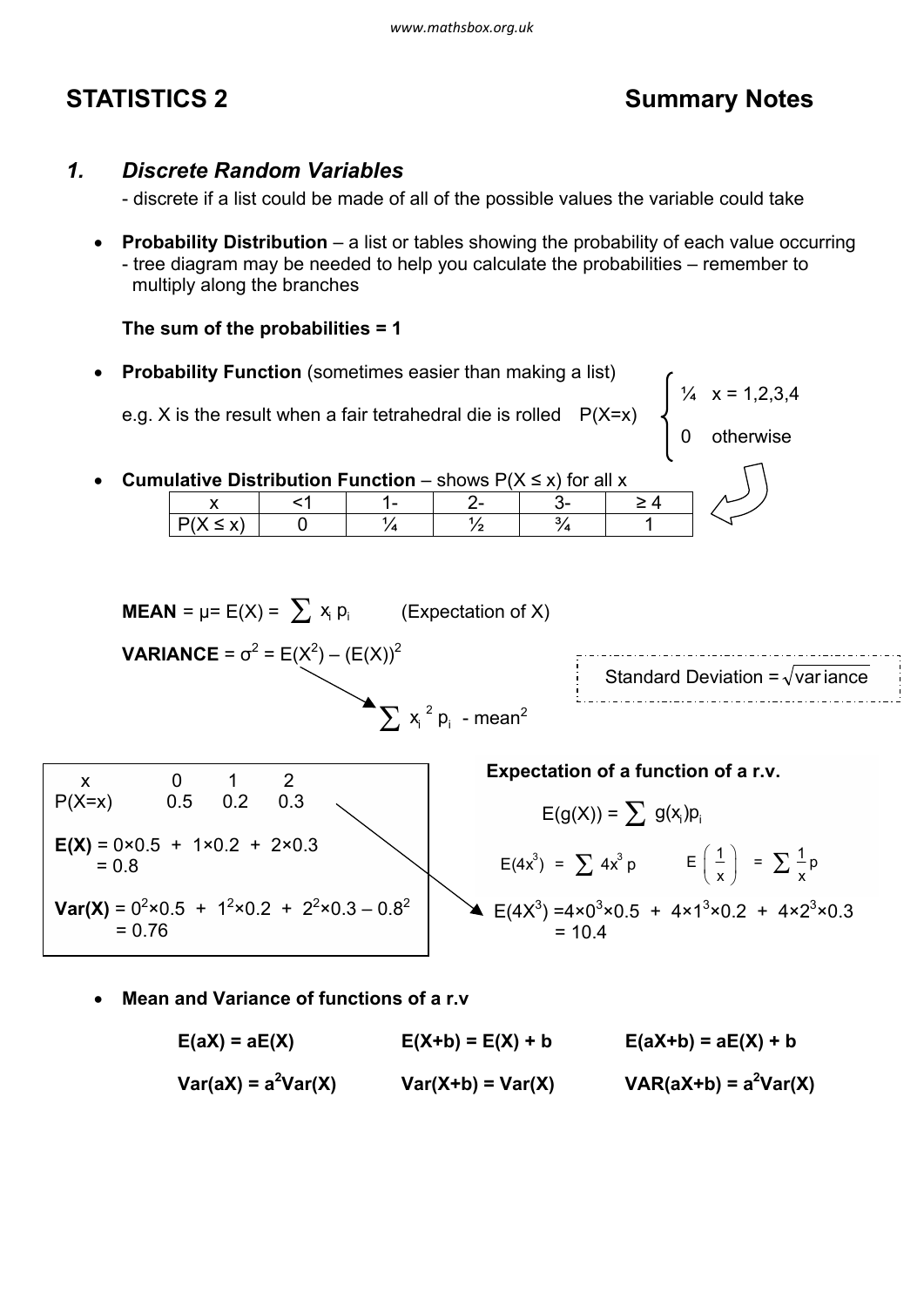# *2. The Poisson Distribution*

- number of events occurring in a fixed interval of time or space

## **Conditions**

- time of each event (or position) is **independent** of previous events
- probability of each event occurring in a given interval of time(space) is fixed
- two evens **cannot** occur at exactly the same time (or position)

$$
P(X=x) = \begin{cases} e^{-\lambda} \frac{\lambda^{x}}{x!} & x = 0,1,2...... \\ 0 & otherwise \end{cases}
$$

is the rate at which events occur (on average) in the required interval of time or space

# *Example*

*The rate at which calls are received by a call centre is 2 calls per minute Work out the probability that exactly 6 calls are received in 4 minutes.*

*Average* 2 calls per minute  $\Rightarrow$  Average 8 calls per 4 minutes

$$
P(X=6) = e^{-8} \frac{8^{6}}{6!}
$$

**USING TABLES** – tables give the  $P(X \le x)$  – remember to use the correct  $\lambda$ 

**USING THE RECURRENCE FORMULA** – if you need to calculate a succession of values of  $x : P(X=1) P(X=2) P(X=3)$ ....

$$
P(X = x_n) = \frac{\lambda}{n} \times P(X = x_{n-1})
$$
 eg If we know  $P(X=1)$  then  
 $P(X=2) = \frac{\lambda}{2}P(X = 1)$   $P(X=3) = \frac{\lambda}{3}P(X = 2)$ 

# **Sum of INDEPENDENT random variables**

Make sure both variables averages for the same unit of time(or space) before adding.

*Example – At a checkpoint on average 300 cars pass per hour and the mean time between lorries is 5 minutes. Find the probability that exactly 6 vehicles pass the point in a 1 minute period*

Cars 300 per hour  $\Rightarrow$  5 cars per minute Lorries 12 per hour  $\Rightarrow$  0.2 lorries per minute Vehicles = 5.2 per minute  $P(x=6) = e^{-5.2} \frac{5.2}{9!} = 0.1515$  $5.2^{6}$ 6!

**Binomial** – questions on the Poisson distribution can include use of the binomial theorem – look for Probability when multiples of the time interval are needed

*Example – What is the probability that exactly 6 cars pass the checkpoint in at least 3 or the next 4 minutes ?*

*Probability of success = 0.1515 n = 4 P(X ≥ 3) = P(X=3) + P(X=4)*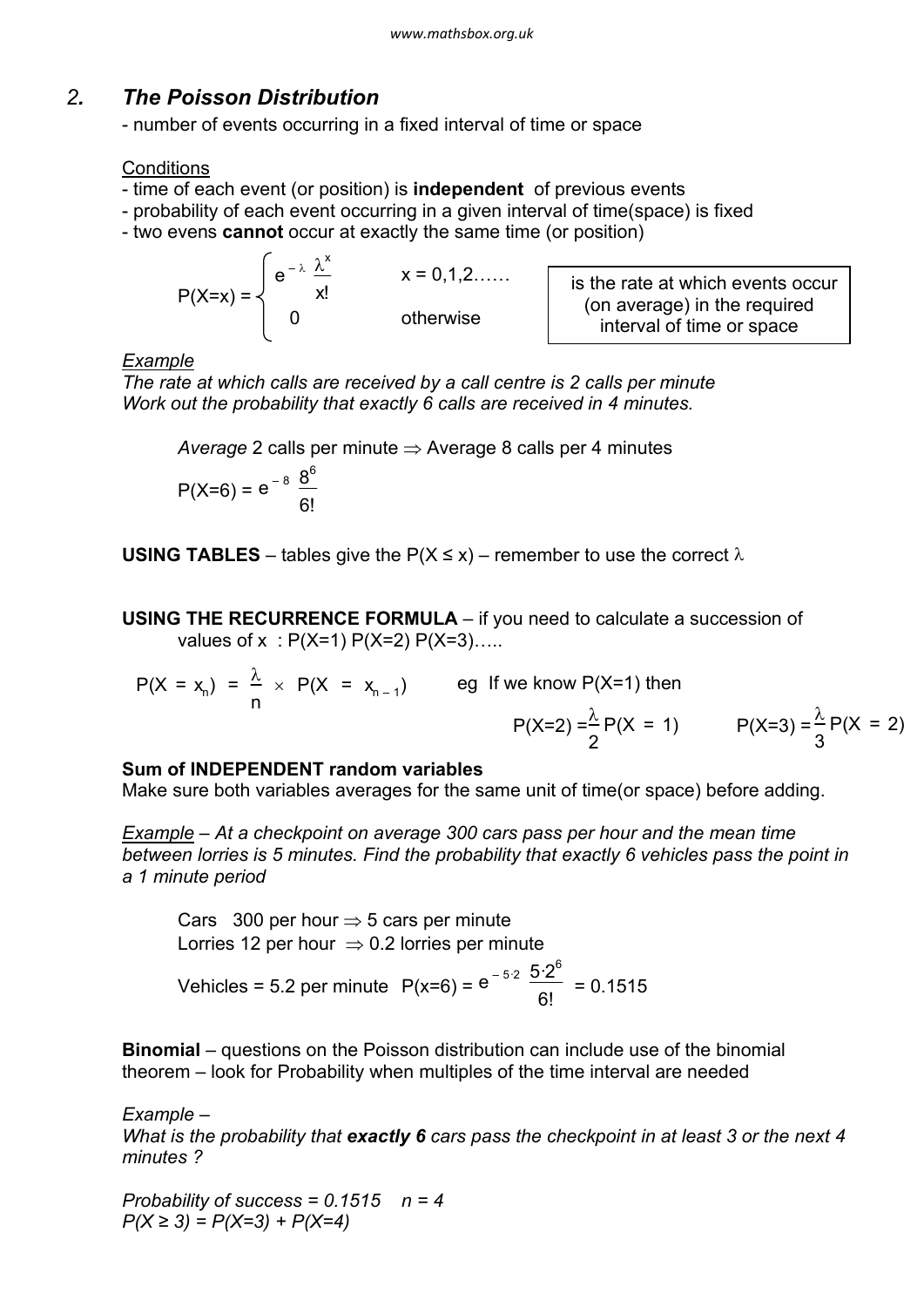$$
P(X=3) + P(X=4) = {}_{4}C_{3}(0.1515)^{3}(1 - 0.1515) + {}_{4}C_{4}(0.1515)^{4}
$$

$$
= 0.0123
$$

### **Easy Marks : Mean = Variance =**  $\lambda$

- occasionally a question will ask you to give a reason why the variable may follow a Poisson Distribution – simple answer the mean is approximately equal to the variance – make sure you use an unbiased estimate of the population variance  $(\sigma_{n-1})^2$  for your comparison

## *3. Continuous Random Variables*

- the variable can take an infinite number of possible values  $-P(X=0) = 0$  and  $P(X < t) = P(X \le t)$ 

### · **Probability Density Functions f(x)**

- area under the graph represents the probability

- **sketching** the graph is always a good idea – evaluate at the interval bounds to plot the key points - check for **quadratic** or **linear** to get the general shape of each section

#### - **TOTAL area under the curve in the required interval = 1**

- If linear graph then you can use formulae for the area of triangle  $\alpha$  trapezium
- If quadratic **integrate** to calculate probabilities





$$
AREA = \int_{2}^{3} \frac{1}{18} x^2 dx = \frac{19}{54}
$$

$$
P(2 < X < 5) = \frac{19}{54}
$$

**AREA B** =  $\frac{1}{2} \times 2 \times 0.5$ 

If asked to find an unknown within the function (often denoted  $k$ ) – sketch the graph – set the total area  $= 1$  to and solve

54

+  $\frac{1}{2} = \frac{23}{27}$ 

27

**AKEA B** = 
$$
\frac{1}{2}
$$
 × 2 × 0.5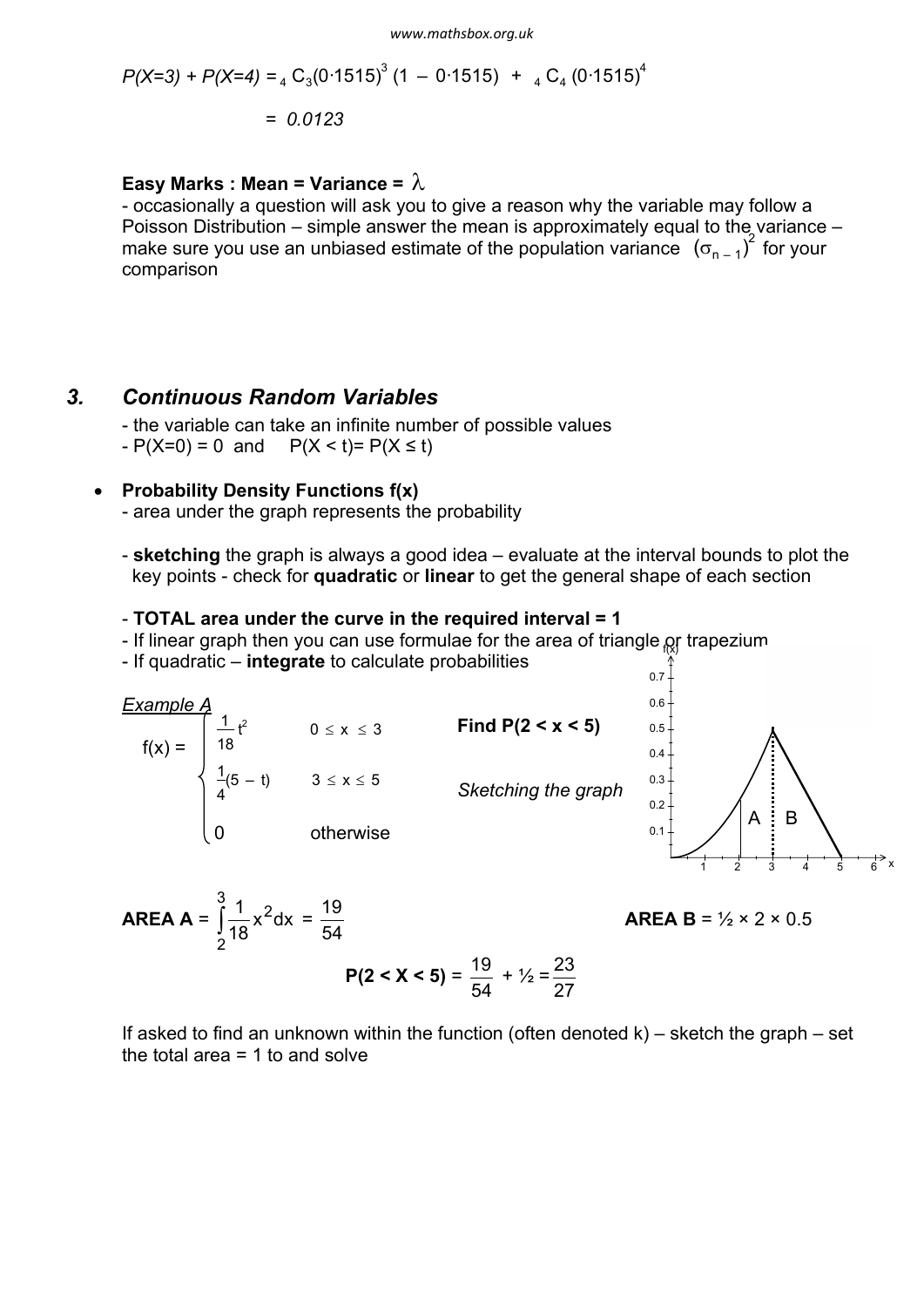- · **(Cumulative) Distribution Function F(x)**
	- **-** gives the probability that the value is less than x P(X<x) or P(X≤x)
	- integral of  $f(x)$
	- useful when finding medians  $F(x) = 0.5$ , Lower Quartile  $F(x) = 0.25$  etc....

*Example :Find F(x) for the probability density function defined in example A*



**solve simultaneously** to find the values of a and b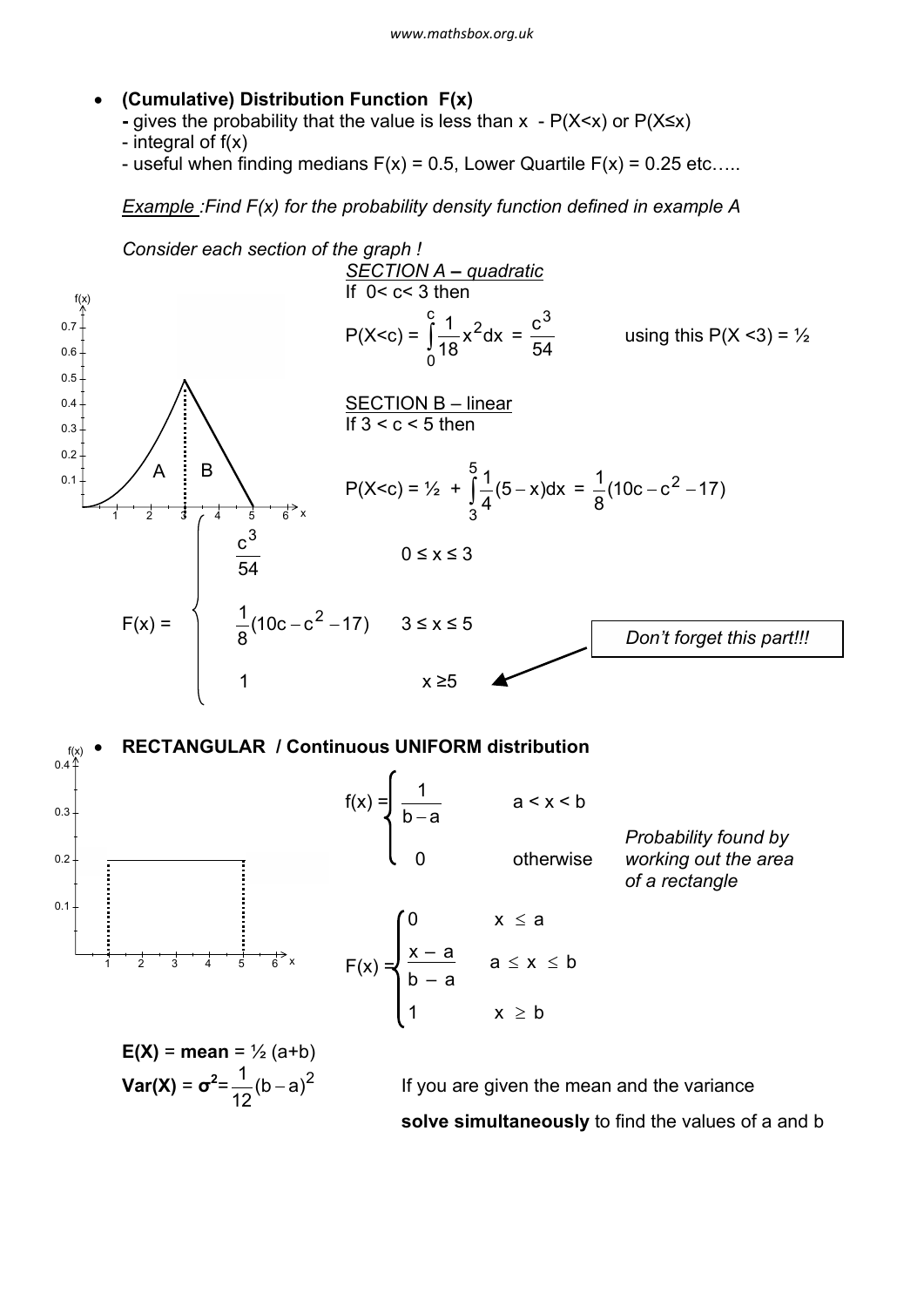# *4. Estimation*

- Useful formulae to learn To calculate the **mean**  $x =$ n  $\sum$ x  $\frac{1}{x} = \frac{\sum fx}{\sum f}$  $\sum \mathsf{f}$ x the **sample variance** Sample Var = n  $\sum (x - \overline{x})^2$ Sample Var =  $\frac{\sum x^2}{2}$  – mean<sup>2</sup> - mean n Sample Var =  $\frac{\sum_{1}^{R}}{\sum_{5}^{R}}$  – mean<sup>2</sup> fx $^2$  $\sum_{i=1}^{\infty}$ f – mean f  $\sum$  $(\sigma_n)^2$ the **Unbiased Estimate of the population variance** SampleVariance  $n - 1$  $\frac{n}{\sqrt{2}}$ -  $(\sigma_{n-1})^2$ 
	- · **CONFIDENCE INTERVALS**

- **Interpretation of a 95% CI** – different samples of size n lead to different values of  $\overline{\mathbf{x}}$ and hence to different 95% confidence Intervals. On average 95% of these intervals will contain the true population mean**.**

**-Check the degree of accuracy required e.g. 3 d.p., 3sf ……**

```
- Write confidence intervals as
```
(Lower limit , Upper limit)



**Population Variance Given – Any sample size – Use Z tables** (Standard Normal) - Population Normally distributed

$$
\bar{x} \pm z_{\alpha} \times \sqrt{\frac{\text{popn var}}{n}}
$$

If looking for a 95% look up 0.975 in the percentage tables

**Population Variance unknown – Large sample size >30 - Use Z tables** - because of the large sample size – can use Z values due to the **Central Limit Theorem** population does not need to be normally distributed.

# *Example*

*A firm offers free bottled water to all 135 employees who work the night shift. The amounts they consume on the first night have a mean of 960 ml with a standard deviation of 240 ml.*

*Calculate a 90% confidence interval for the mean stating any assumptions you have made.*

```
Good idea to list all values
Good idea to list all values
      n = 135960 \pm 1.6449 \times \sqrt{\frac{58029.9}{2}}mean = 960
                                                                             135
      sample variance = 57600
      population variance = 58029.9
      90% CI Z=1.6449 ( 925.9 , 994.1 )
```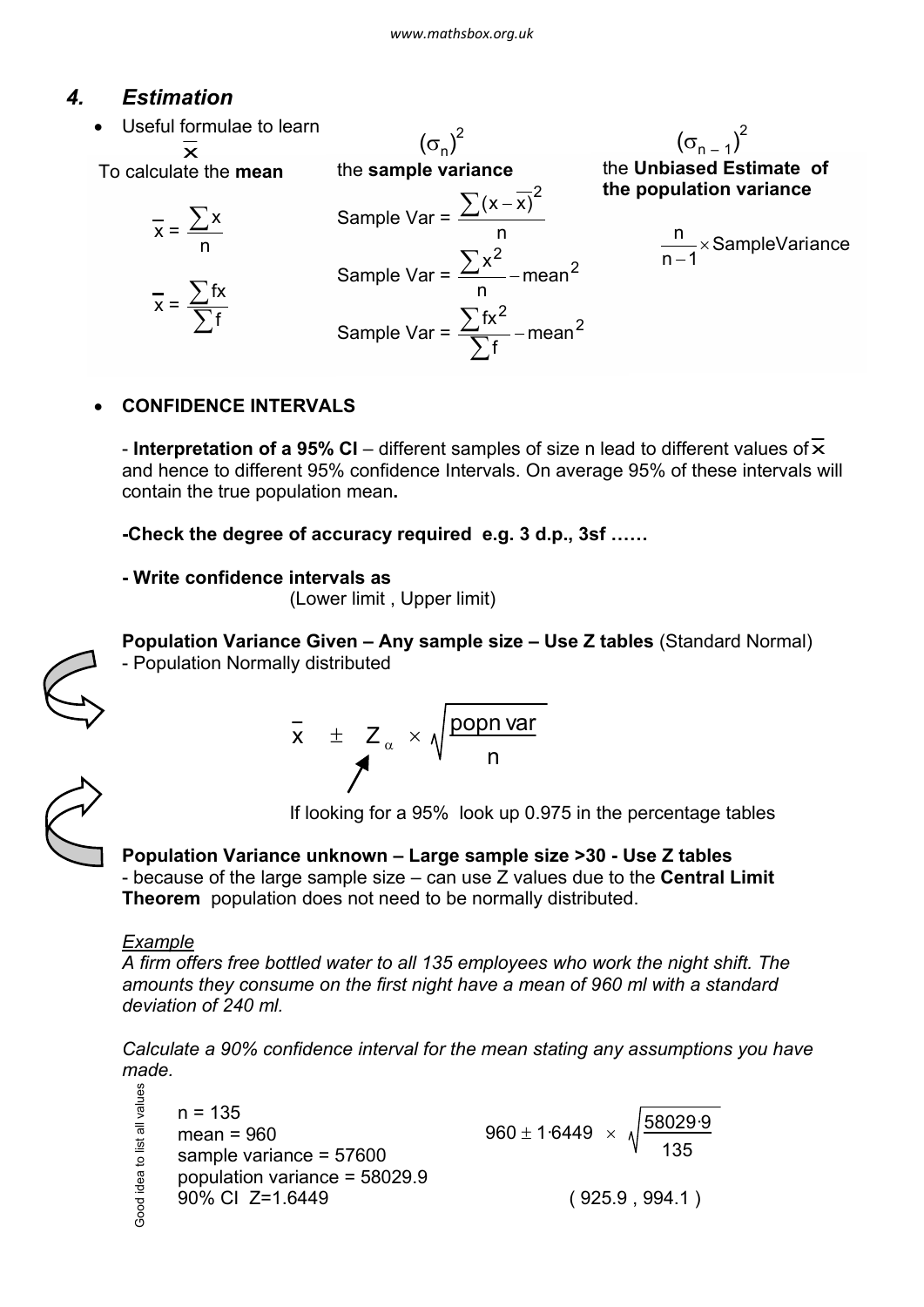### **Assumptions**

- the data can be regarded as a random sample
- the large sample size Central Limit theorem no restrictions in the distribution of the population

**Population Variance unknown – Small sample size < 30 - Use t tables (d.f = n-1)**

$$
\overline{\mathbf{x}} \pm \mathbf{t}_{\alpha} \times \sqrt{\frac{\text{popn var}}{\mathbf{n}}}
$$

Use t tables and  $n-1$  degrees of freedom  $(\gamma)$ 

*Example*

*20 bottles are selected from a production line, The contents of each is recorded (x ml)*

$$
\sum x = 1518.9 \qquad \sum (x - \bar{x})^2 = 7.2895
$$

*Stating any assumptions you make calculate a 95% confidence interval for the mean*  $n = 20$ 

mean = 75.945 sample variance = 0.364475 population variance =  $0.3836$ degrees of freedom = 19 95% CI T= 2.093 ( 75.66, 76.23 )

$$
75.945 \pm 2.093 \times \sqrt{\frac{0.38366}{20}}
$$

**Assumptions** – contents are normally distributed – sample selected randomly

# *5. Hypothesis Testing*

STEP 1 State the null hypothesis- **always in terms of**  $H_0: \mu = a$  – never  $\overline{X}$ 

STEP 2 State the alternative **H**<sub>1</sub>:  $\mu \neq a$  2 tail test – divide significance level by 2 before using tables to find the critical value

**H1 : µ >a** 1 tail test – **positive** critical value  $H_1: \mu \leq a$  1 tail test – **negative** critical value

STEP 3 - Test statistic **Z** or **T**

**Variance Known Unknown Variance and n < 30 or n > 30**

$$
z = \frac{\overline{x} - \mu}{\sqrt{\frac{popn \, \text{var}}{n}}} \qquad \qquad t = \frac{\overline{x} - \mu}{\sqrt{\frac{popn \, \text{var}}{n}}}
$$

$$
1 = \frac{\overline{x} - \mu}{\sqrt{\frac{\text{popn var}}{n}}}
$$

- List the variables

- calculate the statistic

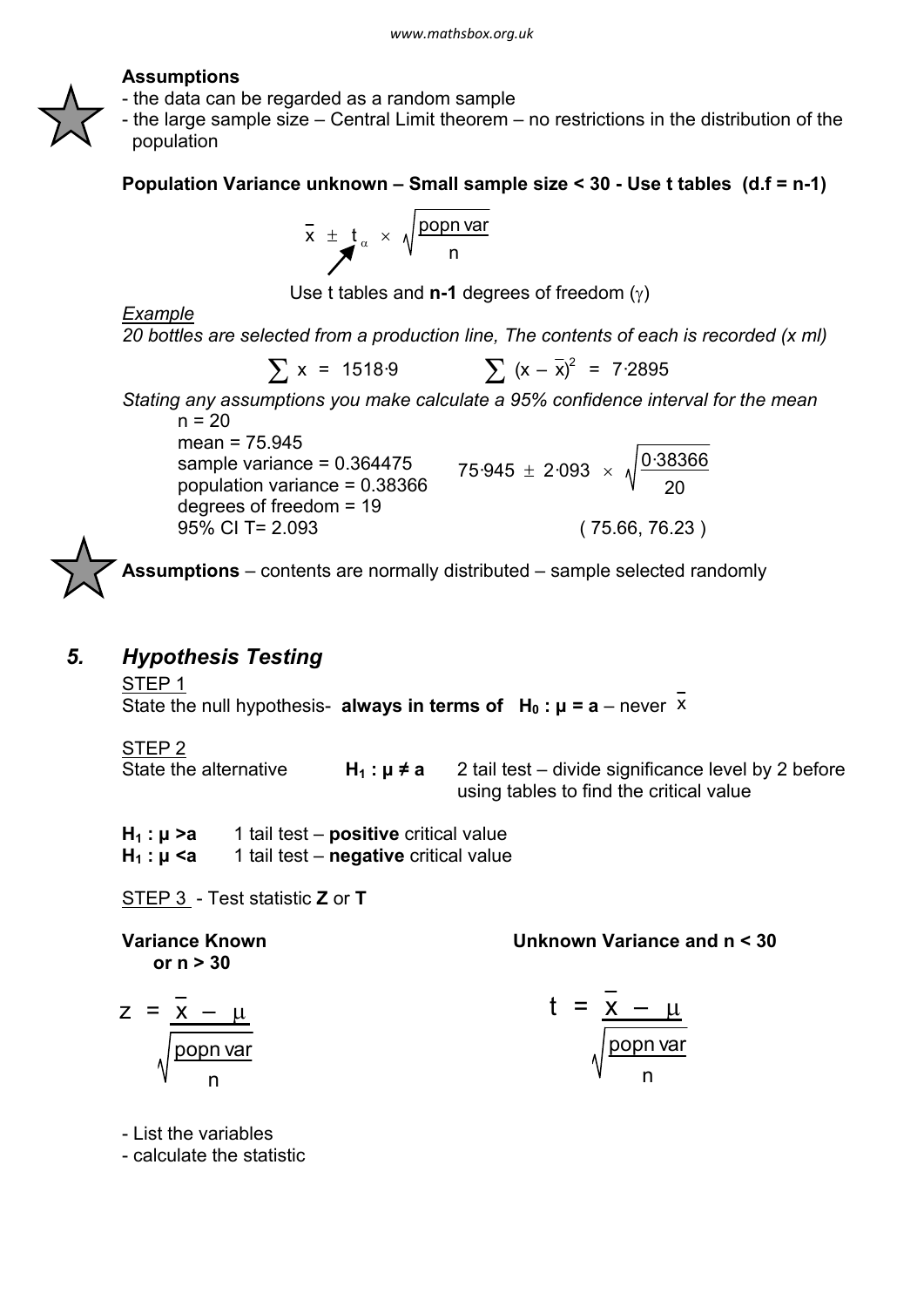STEP 4

|  |  |  | - Use tables to find the critical value |  |
|--|--|--|-----------------------------------------|--|
|  |  |  |                                         |  |

- n-1 degrees of freedom if using t - check for 1 or 2 tail

| -Sketch a graph | - mark the critical value                  |
|-----------------|--------------------------------------------|
|                 | - shade the critical/ rejection region     |
|                 | - mark the position of your test statistic |

STEP 5

As  $\ldots$  >  $\ldots$  There is no sufficient evidence at the  $\ldots$ % significance level that the mean differs from  $a -$  Accept H<sub>0</sub>

As  $\ldots$  >  $\ldots$  There is sufficient evidence at the  $\ldots$ % significance level that the mean differs from  $a$  – Therefore accept  $H_1$  and conclude that ...

**Significance level** : - If the value of the test statistic falls in the critical region then the outcome is said to be significant at the ……% level

**TYPE 1 ERROR** - *The probability of obtaining a value of a test statistic in the critical region even when the null hypothesis is correct -* **Rejecting H<sup>0</sup> and accepting H<sup>1</sup> when H<sup>0</sup> is actually correct**

**TYPE 2 ERROR** - *The probability is not fixed, since it depends upon the extent to which the value of µ deviates from the value given in Ho. If the µ is close to this value then the probability of Type 2 error is large* **H<sup>0</sup> is accepted even though it is incorrect**

# *6. Chi-squared Goodness of fit Test*

- can be used for testing whether a die is biased or whether variables are independent

- test statistic involves squares – only interested in **upper limit critical values**

- always **state H0 before starting** – The variables are **independent**

row total  $\times$  column total TOTAL - to calculate expected frequencies

- **check totals** for expected frequencies - for calculation errors

**Test Statistic**

**Special case 2x2 table** – 1 degree of freedom

$$
X^{2} = \sum \frac{(\vert O - E \vert - 0.5)^{2}}{E}
$$

**General**

$$
X^2 = \sum \frac{(O - E)^2}{E}
$$

O : Observed Frequency

 $E$  : Expected Frequency under H<sub>0</sub>

**EXPECTED FREQUENCY MUST BE GREATER THAN 5** - group appropriately – remember to adjust degrees of freedom –number of groups used – 1